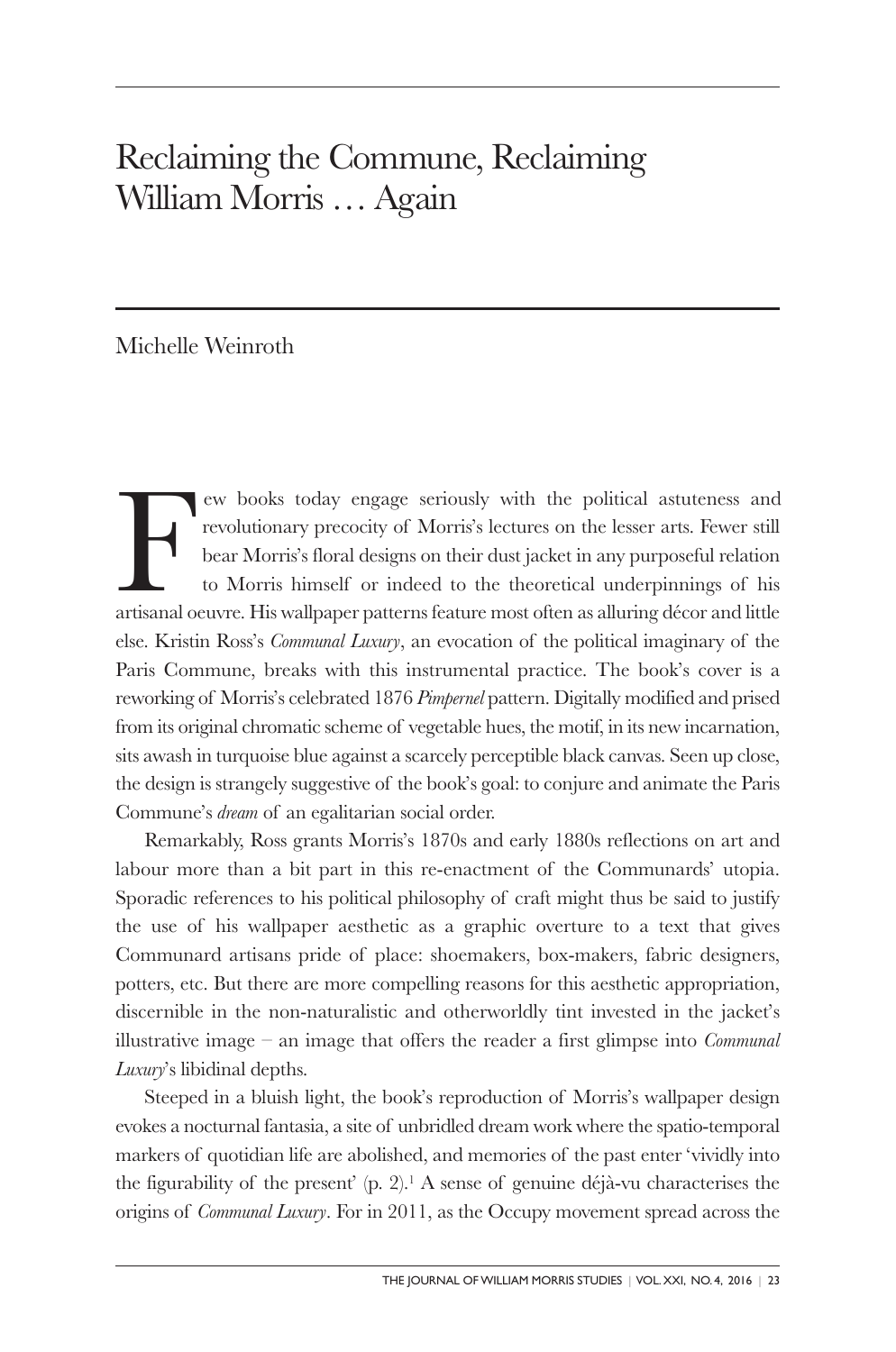world, the embers of the Paris Commune were re-ignited in Ross's mind. Despite decades of controversy and suppression, the meteoric episode of 1871 re-entered her vision as a hope-filled illumination of anarchist collectivism, embodied in the iconic image and 'phenomenology of the encampment' (p. 2).

Ross's memories are clearly the fount of her 2015 book. But they are more than inspirational impulses. Crystallising into a rhizomatic pattern, and reflecting her perception of time's passage (p. 3), they also define her narrative method – one closer, it would seem, to the fictive operations of Morris's political and medievalist romances than to any standard chronicling of an historical event. As such, one must ask whether Verso's classification of *Communal Luxury* as history is truly accurate; or whether this book, which deliberately eludes easy generic classification, belongs in some liminal zone of critical and creative discourse. Ross's work straddles two distinct epistemological universes and thus forecloses any swift engagement with its arguments, particularly with those that touch on Morris's thought. No discussion of Ross's claims can materialise effectively without some preliminary hermeneutical effort. I feel, therefore, compelled to grasp her book first for what it is, and only then to trace the political and conceptual filiations that link it both truly and falsely to Morris's revolutionary vision. Such is the aim of my intervention.

*Communal Luxury*, I suggest, is a utopian romance, dressed in the apparel of an unorthodox history of ideas, and sutured with a series of conceptual categories drawn from the works of Arthur Rimbaud, Karl Marx, William Morris, Henri Lefebvre and an array of nineteenth-century anarchists. The book dons an air of spontaneous 'bricolage', reminiscent of the Paris barricades – a cobbling together of sundry materials (in this case, diverse discourses and disciplines) – and emblematic of the Communards' inventive insurgency and spontaneous political praxis. Yet, Ross's evocative eclecticism is a surface look; beneath it lies a consciously wrought design, governed by her celebration of the Commune's principal achievements in feminism, progressive education, the lesser arts and internationalism. These are the constitutive elements of her utopian romance, and, as Morris writes of all utopias, they reflect their author's temper. 2

*Communal Luxury* is also a multi-dimensional *spatial history* that contests the imperialist politics of space enshrined in Paris's nineteenth-century cityscape, as well as the colonising power of official political narratives that have reconstructed the 1871 moment with ideological intent. If it is inexorably caught in the interstices of the Commune's legacy, the book nonetheless seeks a discursive space apart. Ross wrests the Commune's narrative from the grip of (what she deems to be) two dominant historiographical institutions, redrawing its political cartography, and shifting attention away from spatial symbols of the state, such as the Hôtel de Ville, to sites of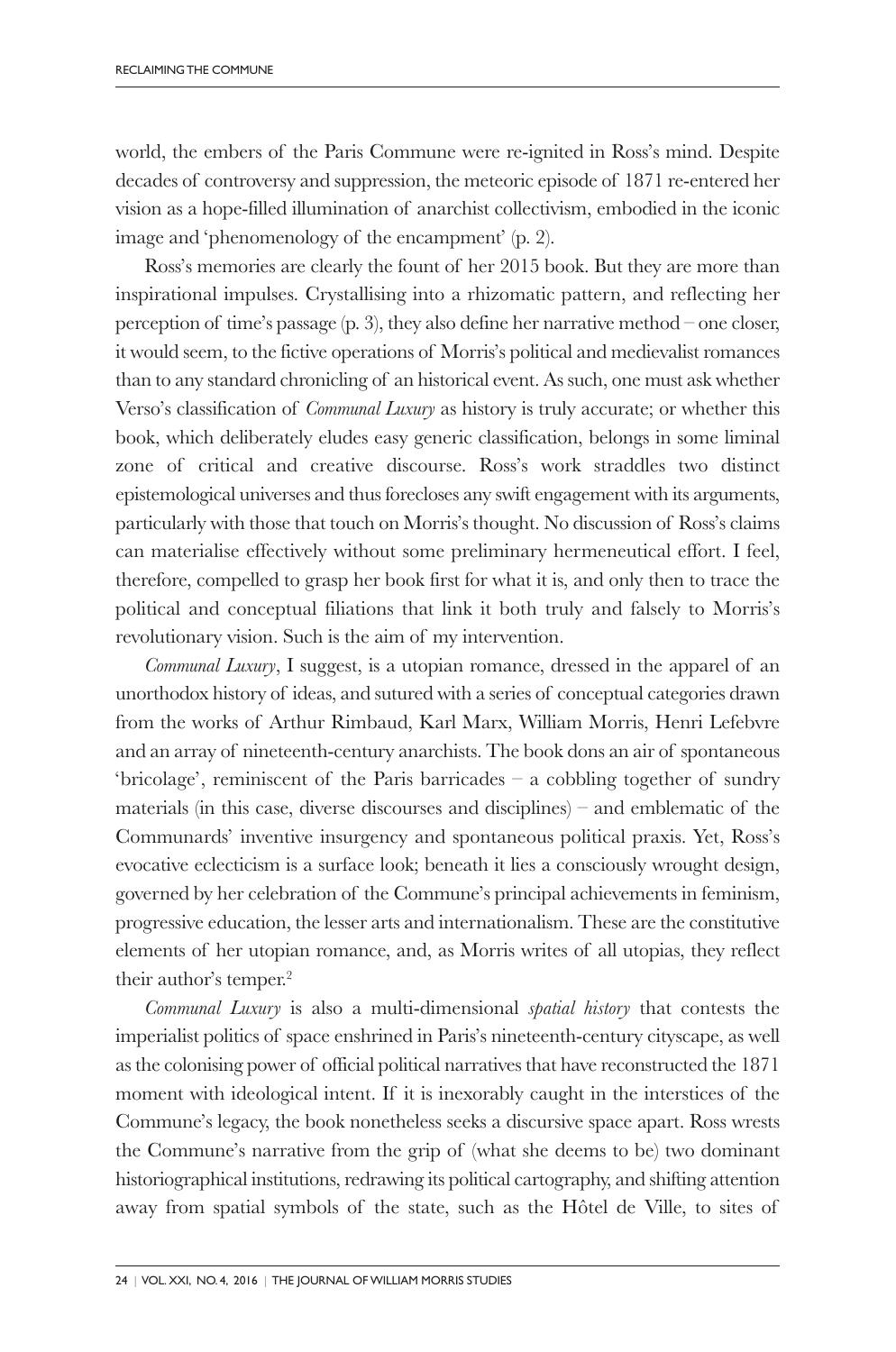Communard self-affirmation, such as the Place de la Corderie (p. 20). On autonomous discursive ground, she affirms the Commune's 'working existence' (p. 12) against prevailing legacies that either swept its merits under the wave of a Third Empire nationalism, or, by her account, assimilated it, through Marxist readings, to a story of tragic defeat.

Ross's disengagement from mainstream retrospectives – for example, 'official state communist history' and 'national French republican history'  $(p, 4)$  – is of a piece with her refusal to address the Commune's military conjuncture, the prematurity of the Communard occupation, its ensuing fate and the emerging lessons for posterity. She thus directs the reader's gaze away from the massacre and circumvents the controversy over an historical event that buttressed the ideological foundations of two contrasting monuments of history-making. Thus, while Third Empire Republican writings excoriated the Commune, maligning its advocates as heinous insurgents, certain socialist retrospectives invoked the atrocities of 1871 as a cautionary tale, a heuristic commentary on the Commune's failings and aborted efforts. <sup>3</sup> Ross, however, not only disengages from these readings, but devises a new approach to telling the tale. The event, she writes, 'belongs to another kind of history', described by Arlette Farge as 'untimely, ironic, irregular, disruptive' (p. 37). In deploying a literary style that explicitly unsettles the literary conventions in which these histories are held intact, Ross seeks to dismantle (at least rhetorically) both the institution of history writing as well as the academy of *belles lettres*, and not least the use of Aristotelian tragedy in framing the Commune's legacy (p. 91).

The book's five chapters both conjure and flout Aristotle's poetics of classical drama. *Communal Luxury* is thus a five-act tragedy turned on its head (a composite romance, replete with *mise-en-abîmes*, self-mirroring episodes of utopian possibility, parables for our times) with unities of time, place and action dissolved, and tragic dimensions expelled. The Commune's drama is staged here as a 'grand refus', as resistance to the institutions of high art (literary and visual) and as a release reminiscent of Arthur Rimbaud's poem, 'The Drunken Boat'. Like the Communard poet, who unshackled his verse from the fetters of Parnassian poetry, Ross unmoors her writing from the authority of certain historiographies and their centripetal (i.e. hegemonic) power.

And yet, *Communal Luxury* is not a discourse of unbridled passions, but an elaborate manifesto conceivedwith a deliberate political aesthetic.Indeed, Rosssuppressesthe tragic dimensions of 1871 lest these thwart her project of recasting the Commune's narrative as a 'triumph of political and social imagination'. <sup>4</sup> In this, she affirms the Commune's intensity and, out of its brevity, extracts its afterlife (its *survie*), prolonging its duration, its temporal but also political magnitude. With this strategy, she extols the Commune's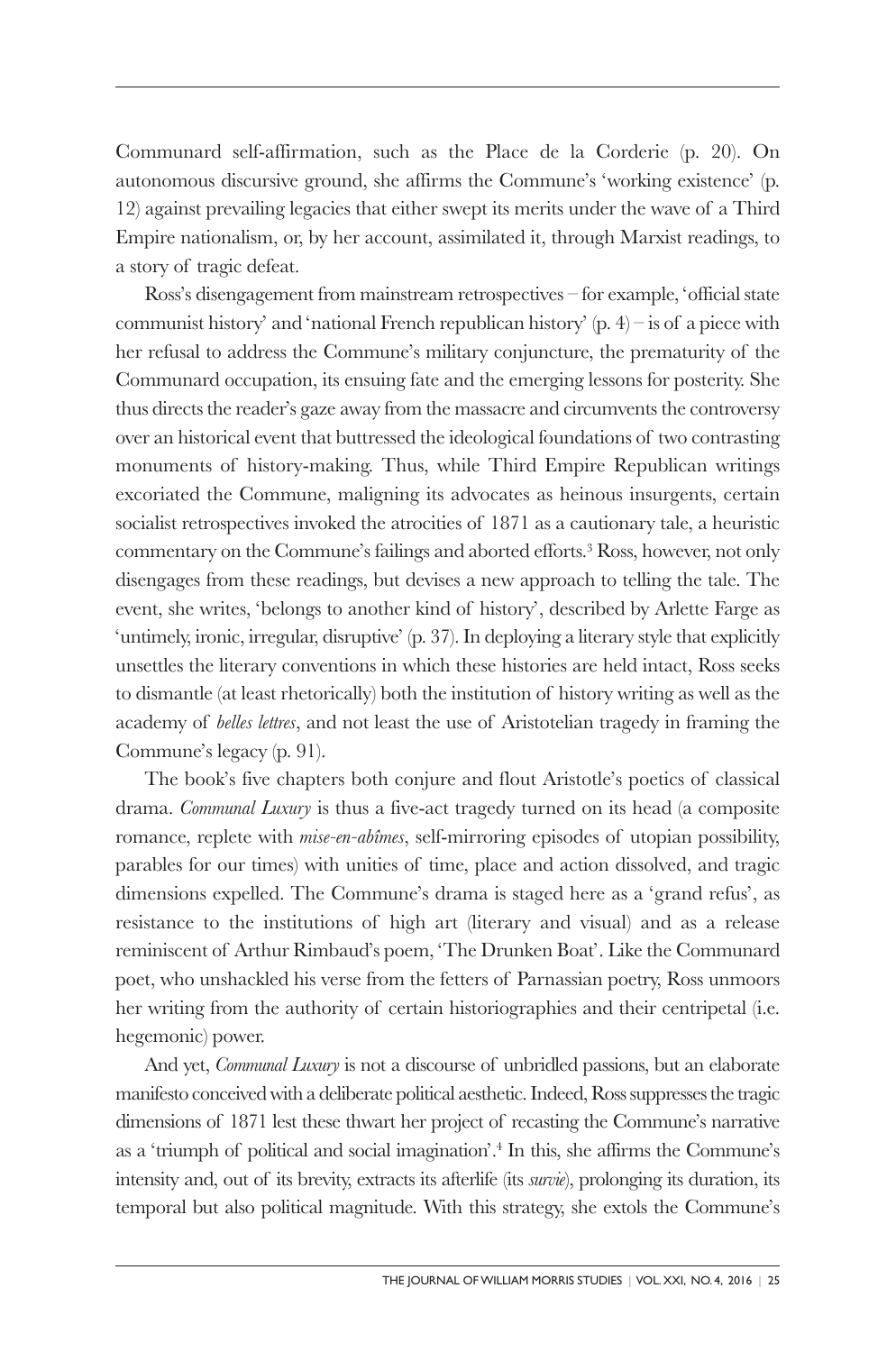singular merits, casting her subject  $-$  a confluence of political actors and affiliated supporters – in a romantic light, and editing out the narrative's blood-soaked ending.

This cinematically crafted narration is of a piece with Ross's objective, not merely to enliven the story of the Commune, but to mobilise it across time and space, and thus to magnify the Communards' achievements. With a series of vignettes, she propels us centrifugally out of 1871 Paris, to London, Switzerland and the farther reaches of Iceland, Finland and Russia. Yet what appears on this book's discursive screen is in fact a projection of Ross's own vision, a phantom of her desire, lit up by an external subject: the Communards themselves and their fellow travellers. Seen thus, *Communal Luxury* turns out to be the *political imaginary of Kristin Ross*, saturated with the aspirations of her unsung heroes: the anarchists, geographers, lyrical and decorative artists of nineteenth-century Europe. As her preferred poet, Rimbaud, might say: 'je est un autre'. 5

*Communal Luxury*, then, is not only a utopian romance, the delineation of a political imaginary, but a self-reflexive one, whose cinematic character is revealed through the eye of a *camera obscura* as an optical inversion. Ross's intense identification with the Paris revolutionaries and their international affiliates is central to this phenomenological reversal. She discloses this empathy in her opening claim that both she and the Communards 'have given the name "communal luxury" to the Commune' (p. 1). <sup>6</sup> Implicit, here, is a gesture of solidarity, a synchronic collaboration with her nineteenth-century subjects. Implicit here, too, is a Morrisian-like journey through time in which a narrating hero steps into a remote past, yet (as Ross would have it) one strangely closer to our times than our parents' generation ever was to us. Like the Victorian Dreamer of Morris's *A Dream of John Ball*, who joins the fourteenthcentury peasant revolt with visceral fraternity and political fellowship, so Ross's empathy with the Communards and their self-affirming spirit, her choice, along with theirs, to ascribe the expression 'communal luxury' to the Commune, simulates a convergence of disparate epochs, in which she and her fellow rebels meet on the imaginary turf of a utopian fiction.

To be sure, Ross's book reads as intellectual history; but its deeper workings are those of an artful documentary, ruled by a subversive aesthetic logic. And it is this discrepancy between surface form (an historical treatise predicated on a 'rational' hermeneutic) and creative content (an historical portrait predicated on a symbolic or analogical mode of reasoning) that raises concerns about her work's truth-value, or, at least, how we might fully understand it. For Ross's critical discourse involves what Terry Eagleton has described elsewhere as an 'alchemical reading of arcane connections', an analytical method that rather weakens her more factually documented and plausibly argued claims. <sup>7</sup> Indeed if her kaleidoscopic style of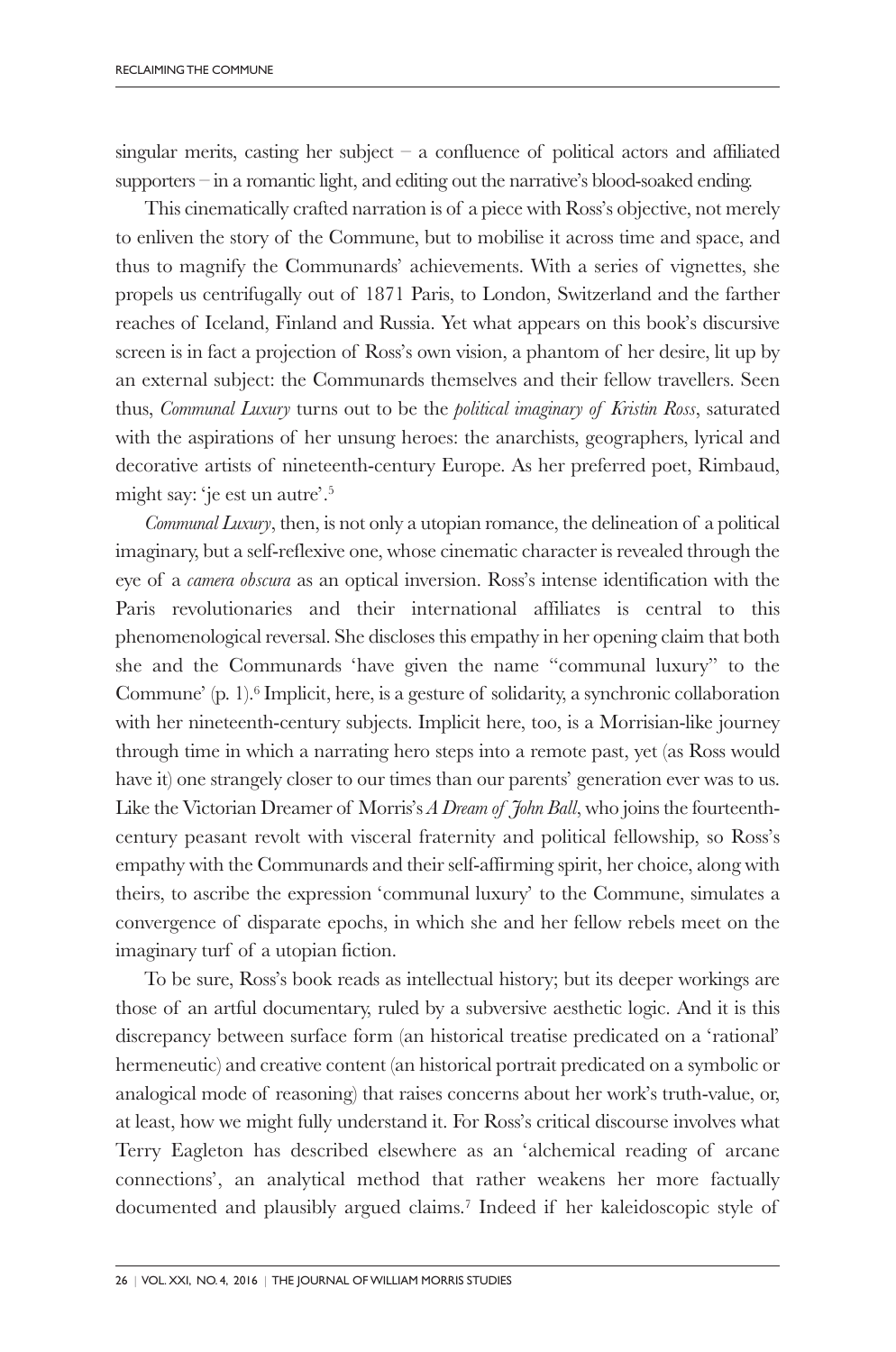narration appeals at first, it loses its lustre as the reader encounters problems of cogency, imperceptible at first blush.

The French use the expression 'faux-amis' to signify an arresting but *illusory* resemblance between two objects or ideas. Such a seductive but loose affinity is central to Ross's persuasive syntax. Threading together a series of bold interpretations, she sutures fragments of Morris's epistolary remarks and editorial comments to her book's overall tapestry. Doubtless, Morris and the rebels of 1871 share an ensemble of political ideals (pp. 60-62): their vindication of the lesser arts, their views on a nonauthoritarian pedagogy, their diversely expressed rejection of the capitalist division of labour and their resistance to the bourgeois state, etc. But Morris's revolutionary thought cannot be readily stitched into the Communard cloth short of creating conceptual tangles. I shall attempt to unravel three of these knots, enmeshed as they are in Ross's utopian paradigm: 'communal luxury'.

Coined by Eugène Pottier, the expression 'communal luxury' is drawn from the last line of the Federation of Artists' Manifesto of April 1871: '[w]e will work cooperatively toward our regeneration, the birth of communal luxury, future splendours and the Universal Republic' (p. 39). Ross reads it as the starting point of a utopian ideal: a collective reorganisation of public space, one of the communal activities achieved through a transformation of 'the aesthetic coordinates of the entire community' so that beauty might flourish in public spaces, not just in privatised spheres (p. 58). This would lead to the integration of art into everyday life and ultimately achieve 'equality in abundance' (p. 63), where the earth's resources would be shared and managed cooperatively. These, on the surface, are precisely the achievements of Morris's Nowhere, a fictive remapping of nineteenth-century London, designed to embrace the art of a future people. Here, social and natural environments are sites of humanly crafted and cultivated public beauty, but also of communalism and egalitarian distribution of aesthetic wealth – art made public, quotidian, democratic and, indeed, participatory. The Nowherian topos, we might say, is the literary expression of Morris's political desire just as 'communal luxury' is the utopia set forth by the Federation of Artists' Manifesto.

But the affinity is deceptive. For where Ross depicts the Communard artists' *inauguration* of their utopia, the *start* of a process of social revolution effected through a clearing of imperialist urban space – specifically the renowned destruction of the Vendôme Column that occurred on 16 May 1871 – and this in default of any economic change (the Bank of France was left intact), Morris's Nowhere reflects the *mature stage* of a highly elaborate and extensive social revolution involving the elimination of private property and exchange value. <sup>8</sup> There the ground is cleared of its capitalist matrix as an *a priori* condition of social transformation; for only a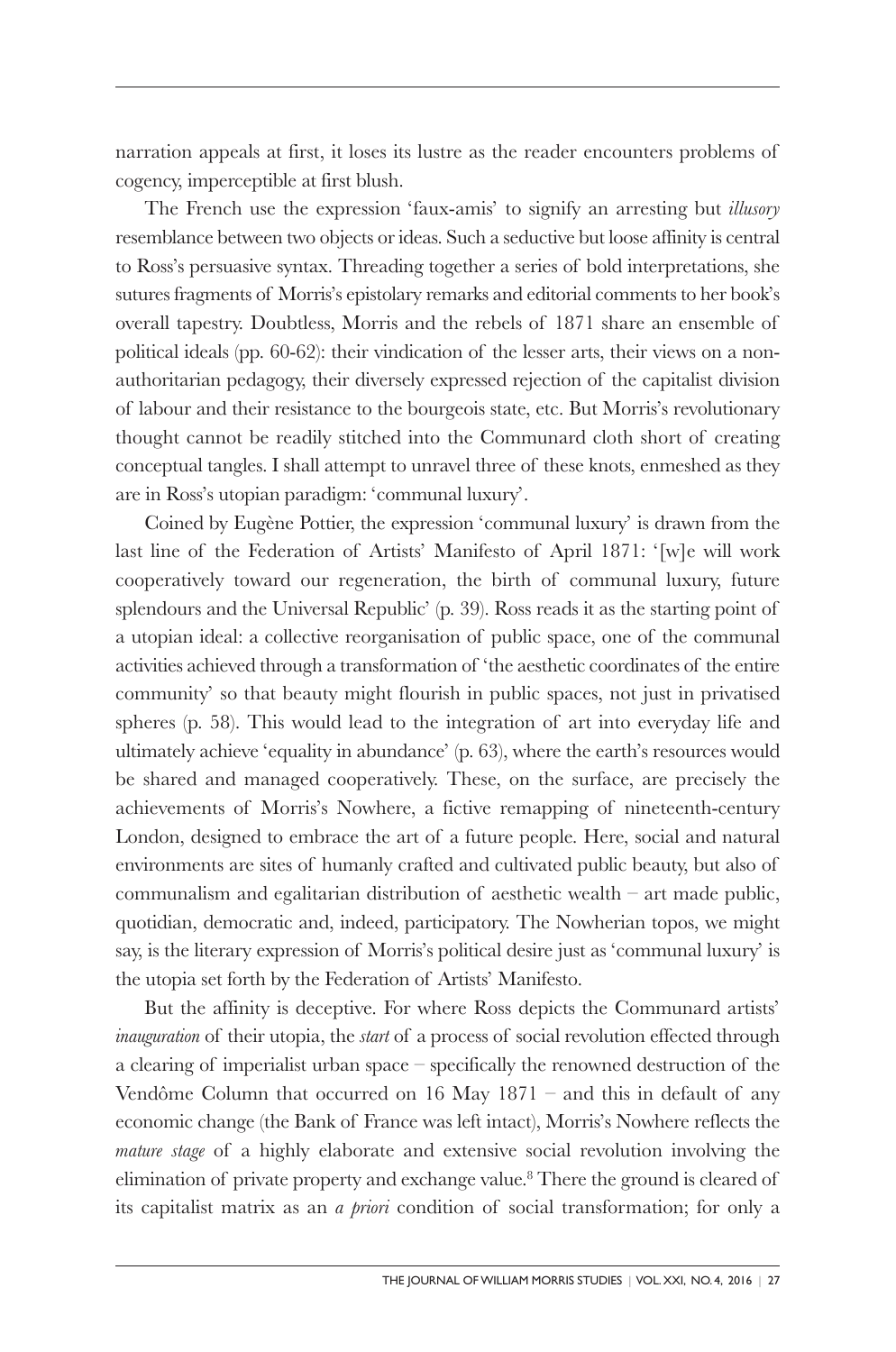universally extended political economy of cooperative and unalienated labour can yield a terrain conducive to communalism. It is not an *aesthetic of space* (for example, imperialist architecture), but a *condition of work*that must first be altered; and with that alteration, a reconstituted environment of shared wealth and universally enjoyed creativity ensues, following a lengthy period of revitalised sensibility.

Despite these differences, Ross tethers Morris's views to her own perspective, arguing in the spirit of geographer Élisée Reclus that the demolition of the Vendôme Column was an imposing and unsurpassed sign of the times (p. 60) and that Morris's 1887 comments in 'Socialism from the Root Up' echo this sentiment. True, for him, the spectacular event harboured more than paltry significance; it was an important gesture of anti-imperialist defiance and revealed the Communards' determination 'to hold no parley with the old jingo legends'. <sup>9</sup> But it is doubtful that he would have construed it as anything more than one episode in a larger spectrum of struggle where the final goal would be habitation (*how we might live*), not occupation (*how we might resist*) or how we might destroy all traces of the imperial past in a 'fire of joy' (p. 59). If pressed, Morris would have read the redesigning of Paris as a purely *affective* and cathartic dimension of social change, largely ineffectual if dissociated from the military and economic conjuncture of 1871. <sup>10</sup> Seen thus, the act of toppling the Vendôme Column pales beside a thoroughgoing Morrisian programme of revolution – at once libidinal, political and economic. Ross's literary hermeneutic, however, obscures this crucial difference, as in the following passage:

No one could appreciate more how the dead furniture of imperialism weighs on the minds of the living than that champion of the lesser arts and 'poetupholsterer' […], William Morris. He was to prove it in his 1890 novel, *News from Nowhere*. There the Communards' symbolic act of spectacular demolition is revisioned speculatively by transforming Trafalgar Square, cleansed of its own imperialist monumentality, the statue to Admiral Nelson, into an apricot orchard. In this symbolic revisioning both the Place Vendôme and Trafalgar Square, replete with their aesthetics of nationalistic and timeless monumentality, become supra-national space, as the imperialist organization of abstract space is transformed into an orchard. Morris, in effect, is tearing down the Vendôme Column once again, several years after it had been painstakingly rebuilt in Paris.

(p. 60)

Fusing a version of Marx's celebrated lines from *The Eighteenth Brumaire of Louis Bonaparte* with her phrase 'the dead furniture of imperialism' – a phrase that recalls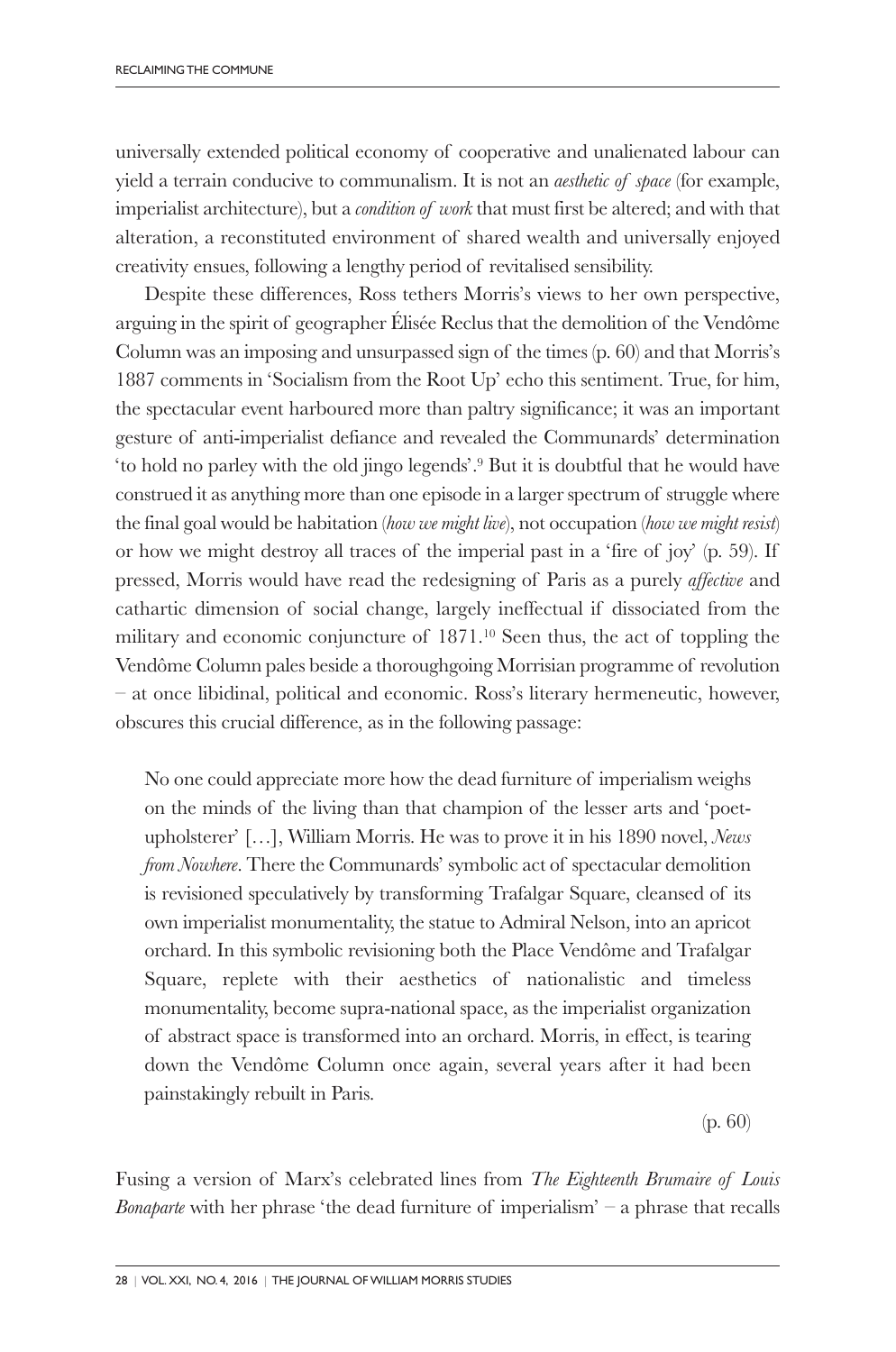the artisanal Morris and his depiction of the Vendôme Column as a 'base piece of Napoleonic upholstery' – Ross combines two conceptual strands in one: a Marxian refusal of encrusted tradition, with its damaging psychic burden, together with Morris's politics of the lesser arts. <sup>11</sup> The entwined threads are suggestive of the Commune's principal features: its political break with an imperial past and indictment of a state-supported elite culture. But this dexterous intertwining of Morris, Marx and the Communards results in a misleading conclusion that the Marxian Morris fully identifies with the Communards' unilateral clearance of state architecture and that this purging process is a pivotal catalyst in the creation of communal wealth, or, if you like, of Nowherian bounty.

The misconception arises from a semantic but politically crucial ambiguity. Ross's expression 'the dead furniture of imperialism' is figurative; it refers to the state's outmoded apparatuses and institutions, its bureaucratic *infrastructure* and 'systemic' character. Indeed, it is in this vein that Morris would grasp the phrase. But Ross's ensuing discussion – a comparison of the destruction of the Vendôme Column to the evacuation of the Nelson statue from Trafalgar Square in *News from Nowhere* – is governed by the idea of 'imperialist furniture', understood as bricks and mortar, 'furnishings' of an imperialistic metropolis, statues and monuments to be torn down, and burned in pyrrhic ecstasy – not the state's administrative bodies (p. 59). Clearly, Morris's Nowhere and Ross's vision of communal luxury diverge on the matter of revolution: the first uproots a *system* wholesale, the second jettisons some of that system's dead wood, but not the system itself.

If semantic ambiguities blur this distinction, Ross's equation of the demolished Vendôme Column with the disappearance in Nowhere of the Nelson statue from what was once Trafalgar Square obscures the difference even more. Here, Ross conflates the historic significance of the demolition of the Vendôme Column with the fate of the Nelson statue, as if these events were both suggestive of the same *type* and *extent* of social change. The toppling of the Napoleonic statue acquires the comprehensive magnitude of a wholesale Morrisian revolution, thanks to a forced analogy with the Nelson monument. Morris, by Ross's account, 'revisioned the spectacular demolition of the Vendôme Column within the pages of *News from Nowhere* by transforming Trafalgar Square, cleansed of its own imperialist monumentality, the statue to Admiral Nelson, into an apricot orchard' (p. 60).

To be sure, Morris's utopian romance reconceives Trafalgar Square as a site of organic bounty. But nowhere is the fictive societal transformation described as a symbolic flattening of monuments. Clearances are effected judiciously with sustained reverence for the architecture of past epochs: a part of Westminster Abbey is preserved for its interior beauty as are the pre-commercial edifices of Oxford. <sup>12</sup> Nor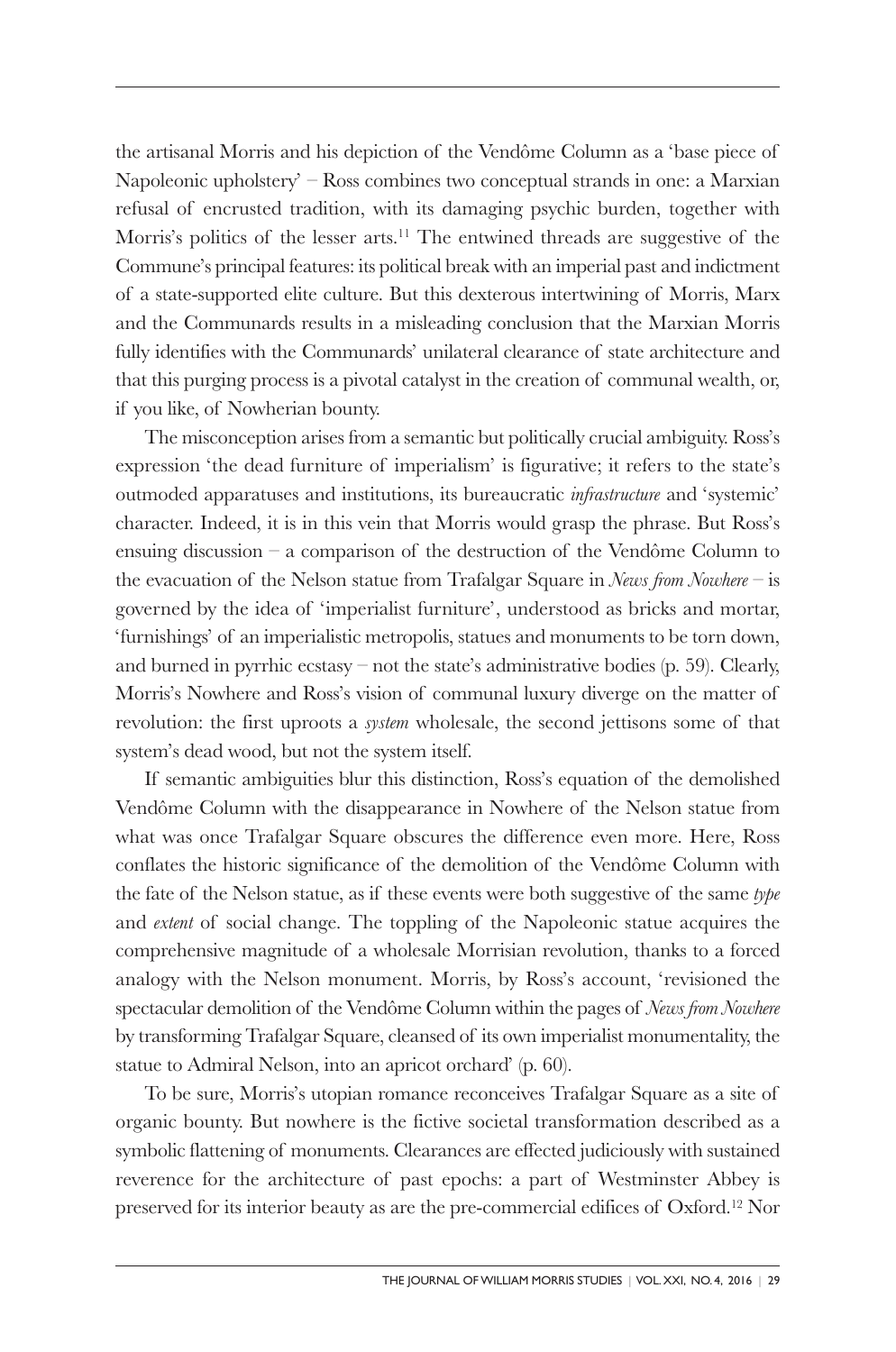is there any suggestion that the disappearance of the Nelson statue is an explicit echo of the Communards' deconstructive act. The imperialist monument remains unnamed and referred to *parenthetically* as one of several unprepossessing bronze statues. Indeed, there is no evidence that Morris actively chose to 'revision' the Communards' architectural blow to the Parisian column. The abolition of Trafalgar Square, involving the inevitable (though un-narrated) tearing down of the Nelson statue, and the square's conversion into an orchard is but one *unspecified* moment in society's wholesale reconstitution. For Morris's projected revolution entails not only a surface alteration of the cityscape, a felling of imperialist monuments, but *successive stages of economic* and political change aimed at shattering the cornerstones of *capitalist thinking* and the *institutions of capitalism* itself.

According to Ross, however, the Commune's virtue resides in its break with such economism. She rejects the view that the Communards' failure to seize the Bank of France was an egregious error. That 'failure', she writes, was 'balanced by their accomplishments in […] the realm of political desire rather than need'. <sup>13</sup> However, as Eagleton has it, if the Commune's libidinal economy was an 'enduring triumph', it was 'also its downfall. For no political revolution, whatever libidinal attractions it offers to contemporary Western critics, will ever succeed unless it manages to penetrate the heart of capital, and overthrow its long superseded sway.' <sup>14</sup> Ross's insistence that we perceive the fate of the Commune exclusively through the prism of the political *imaginary*, rather than through the political *economy*, explains why her appropriated title 'communal luxury' can scarcely be entwined with Morrisian thought. This is the second of three strands that begs unravelling.

In his lecture, 'Art and Socialism', Morris makes reference to the term 'luxury' no fewer than six times and, this, invariably to mean the excessive waste generated by a system of commerce, driven by ceaselessly rising rates of human toil, a frantic pursuit of profit and the degradation of civilization to a sham and inequitably divided prosperity. To Morris, luxury, being the plague bred by commercial war, is exhibited in 'dull adjuncts to unmeaning pomp', as he put it in 'The Lesser Arts'; but it also secures a whole regime of degrading social practices underthe aegis of competition: 'men and women making Nothing with terrible and inhuman toil which deadens the soul and shortens mere animal life itself. All these are the slaves of what is called luxury, which in the modern sense of the word comprises a mass of sham wealth […] and enslaves not only the poor people who are compelled to work at its production, but also the foolish and not over happy peoplewho buy it to harass themselveswith encumbrance.' 15

Against this, Morris urges 'association', communalism against competitive individualism, creative labour against wasteful drudgery. Luxury is the name he assigns extravagance, with its simulacra of beauty and material hoarding, the dark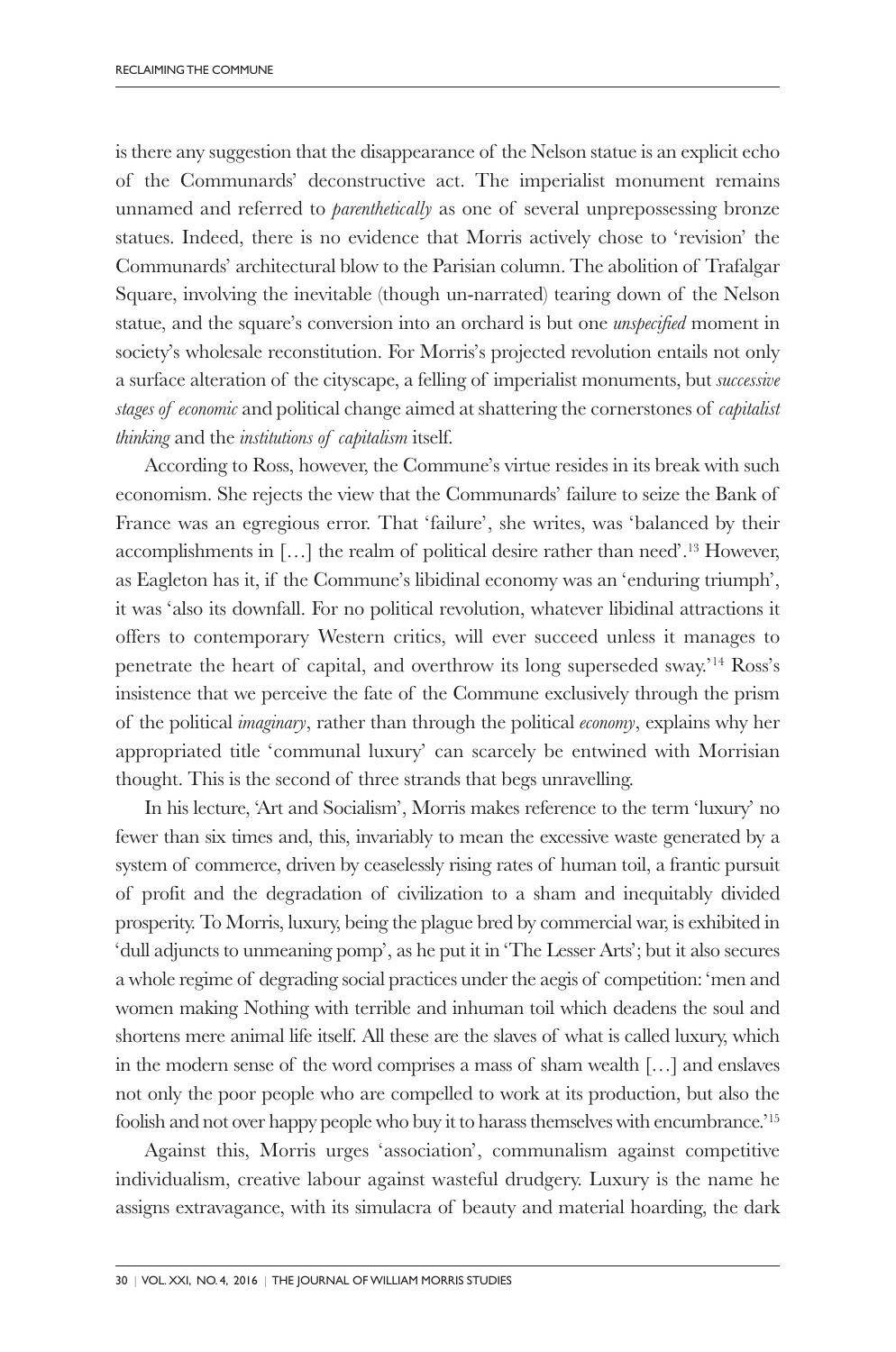side of which is dearth. In short, it reflects a deleterious condition of asymmetry, emerging as theft (private property), on one side, and slavery (privation), on the other; and within or betwixt these two extremes, communal wealth finds no home. Ross, by contrast, conflates communal wealth with 'communal luxury', defining the latter as 'equality in abundance'; in this, she seeks to rescue Pottier's coinage from being construed as 'senseless luxury' (p. 63), from what Morris called 'the swinish luxury of the rich'. Yet, the categories of 'abundance' and 'luxury' are not synonymous, and unless the reference is to an elite of equals, 'equality in luxury' is aporetic. At best, 'communal luxury' is a premature revolutionary slogan, and the sign of a political imaginary yet to be nuanced and enriched by posterity's self-critical strivings.

In the context of nineteenth-century Parisian culture, where both architecture and the production of fineries defined a world of opulence and elegant fashion, the Federation of Artists' use of the term 'luxury' would seem to reveal a residual attachment to, or emulation of, affluent beauty. The expression 'communal luxury' suggests an internalised (albeit modified) capitalist utopia, not an abolition of economic disparity. By contrast, Morris's call for the complete eradication of luxury reflects the depth and breadth of his radical agenda: to transcend not only the chasm between elitist art and artisanal craft, but the egregious inequity of the capital-labour relation as such – one affecting the entire human race. On his logic, the seizure of wealth must coincide with the debunking of privilege; conditions of *excess* (i.e. profit and accumulation) must be supplanted by a *universal access* to society's resources, for equality, not luxury, guarantees abundance; and abundance, in its myriad forms, is both the basis and goal of a salutary commonweal.

None of these distinctions between a Morrisian politics of the future and the Commune's political imaginary, however, should discount Morris's reverence for, and appreciation of, the Communards' efforts. In his 1887 *Commonweal* article, 'Why we Celebrate the Commune', Morris seeks to rescue the significant import of the Communard venture from a torrent of bourgeois lies, 'hypocritical concealments, and false deductions'. <sup>16</sup> Like Ross, he elevates the merits of the Paris rebels above a cacophony of carping commentaries and heralds their uprising as a parable for future political actors. Yet, Morris and Ross differ in their rhetoric and interpretative approach, most notably in respect to the question of tragic defeat, the dark side of 'communal luxury'. This is the third of three knots that begs disentangling.

Unlike Ross, who refuses to frame the Commune as tragedy, Morris confronts it squarely, yet without damaging the Communards' legacy. Rather than eschew the reality of the massacre and generate a triumphal portrait of the Commune's working existence, he evokes the event with enthusiasm and intelligence, with reasoned hope.<sup>17</sup> Neither does he succumb to the wilful suppression of the Commune's vitality by the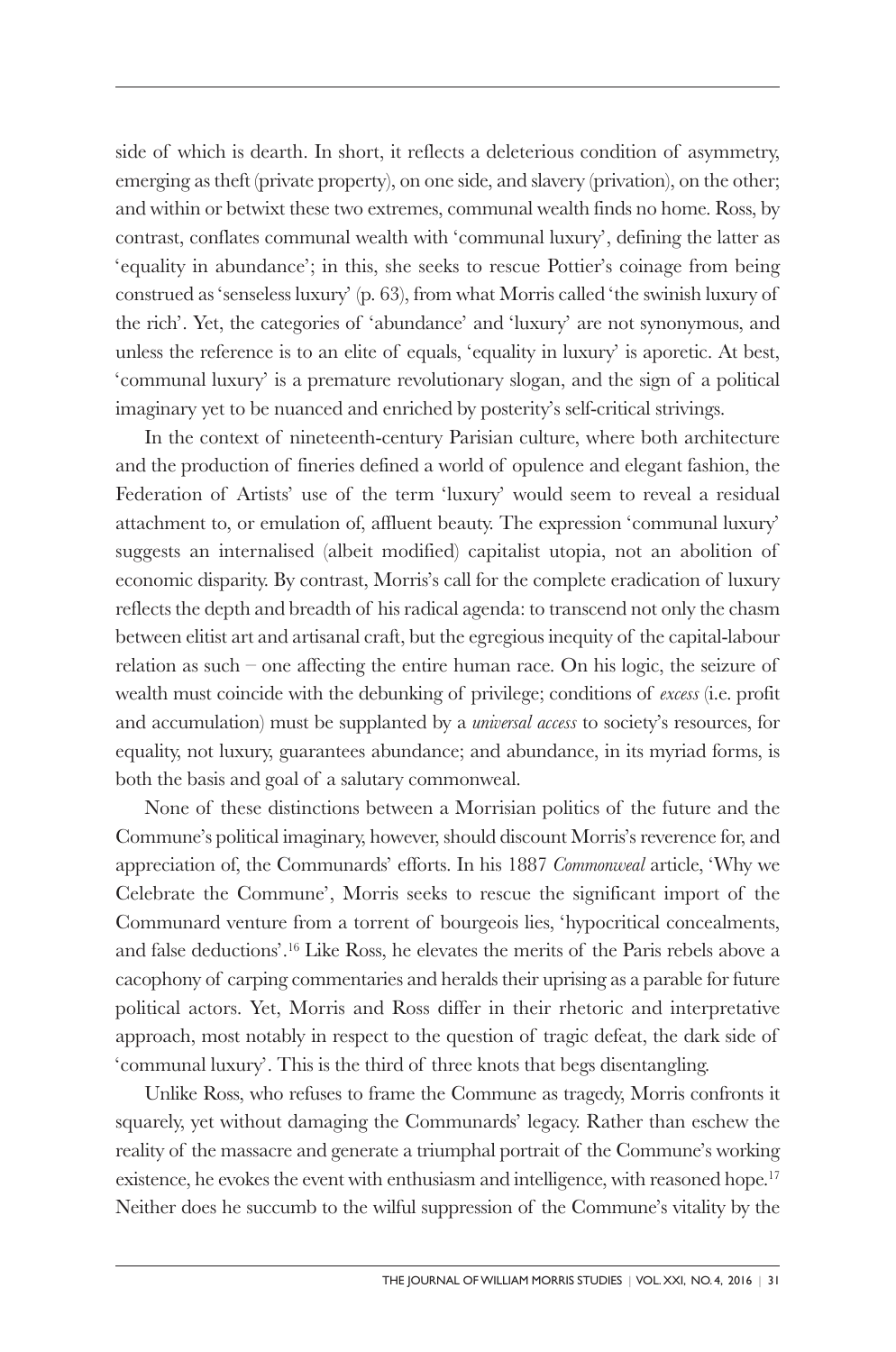bourgeois press, nor does he exaggerate the Communards' accomplishments. If he declares that the Commune was 'the greatest tragedy of modern times', he also insists that it does not portend apocalypse. <sup>18</sup> It is a '*temporarily* unsuccessful cause' (my italics), the ground upon which socialists should refuse to admit the possibility of *ultimate defeat*. 19 'I have heard it said, and by good Socialists too, that it is a mistake to commemorate defeat; but it seems to me that this means looking not at this event only, but at all history in too narrow a way. The Commune is but one link in the struggle which has gone through all history of the oppressed against the oppressors; and without all the defeats of past times we should now have no hope of the final victory.' 20

As an editor of a socialist newspaper, Morris's rhetorical style was clearly shaped by the imperative to inspire and boost morale; but, significantly, the tone of his *Commonweal* editorials contrasts, often markedly, with that of his serialised fictions. His long poem, *The Pilgrims of Hope*, is a far more ambiguous and wistful rendering of the Commune than his commemorative tribute of March 1887, and often prefigures the tenor of his later, more nuanced, public statements. Indeed, if, early that year, Morris invoked Communard heroism to embolden his fellow socialists, by November of 1887, the devastating massacre of Bloody Sunday dampened the rousing pitch of his rhetoric. The human cost of insurgency, unorganised in the face of law and order, was too great to countenance let alone justify. *The Pilgrims of Hope* already foreshadows this sentiment in 1885. Between 1886 and 1887, Morris's urgings to his comrades (fictively expressed in *A Dream of John Ball*) would be further tempered; the path of revolution, he announced, would be daunting, strewn with pitfalls. Such was the lesson imparted by the Victorian Dreamer to John Ball. Liberation from serfdom would yield slavery in new guise; dreams would be dashed, and new struggles would resume. Still, Morris mined redemptive possibility in the depths of every defeat, and this because he allowed for time, however convoluted in its unfolding, however fitful in its human dramas, to foster the necessary maturation of social consciousness and historical opportunity for veritable social change.

Ross does not share this subtle and non-linear, but nonetheless processual view of history. She sees the diachronic approach to time as 'the privileged category of the dialectician'. <sup>21</sup> Hers is a combative response to traditional Marxist theorists who, she argues, neglected the politics of space. But the latter (spatial) paradigm and source of her critical method comes with a price; it casts her book as both a synchronic and non-synchronic history, bereft of a sharply delineated historical panorama in default of which distinct moments in time are telescoped, and different political vantage points are sewn into an insufficiently differentiated weave of intellectual filiations.<sup>22</sup> This, we might say, is admissible in the realm of dreaming, where the mind allows for unlikely but seemingly congruent materials to merge into one another, unhindered